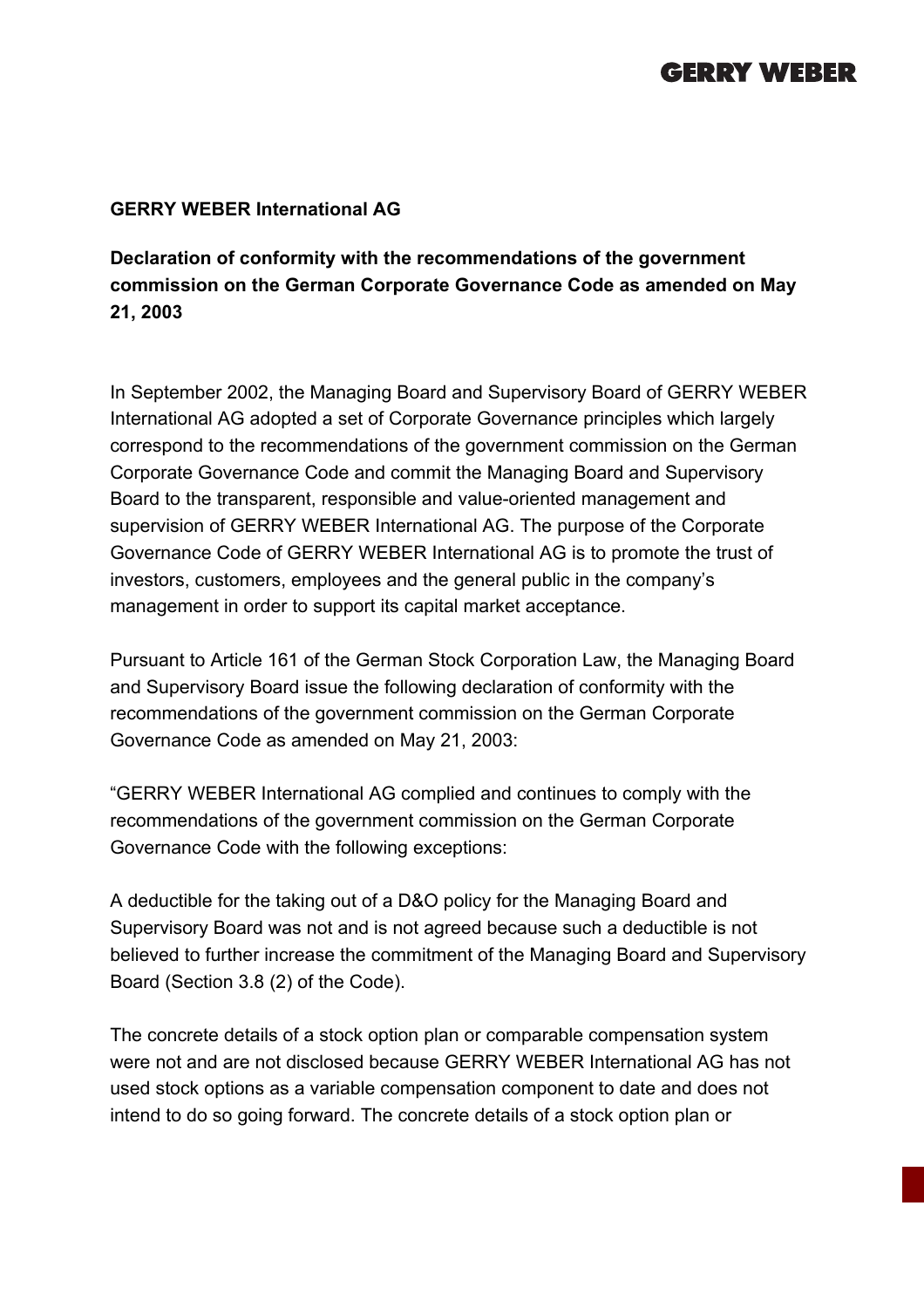

comparable compensation system will be disclosed in a suitable form. The salient points of the compensation system were not and are not published on the company's website or in the annual report. Moreover, the Chairman of the Supervisory Board did not outline the salient points of the compensation system and any changes thereto to the 2003 General Meeting, but he will do so at the next General Meeting (Section 4.2.3 of the Code).

The compensation of the members of the Managing Board was not and is not reported in individualized form in the Notes of the Consolidated Financial Statements (Section 4.2.4 of the Code).

The Supervisory Board of GERRY WEBER International AG did not and does not form committees because the formation of committees would be inappropriate given the number of Supervisory Board members (Section 5.2 Clause 2 and Section 5.3 of the Code).

The compensation of the members of the Supervisory Board was not and is not reported in individualized form in the Notes of the Consolidated Financial Statements subdivided according to components (Section 5.4.5 Clause 6 of the Code).

The Consolidated Financial Statements and interim reports were and are prepared under observance of the national accounting regulations of the German Commercial Code. Internationally recognised accounting principles will be adopted within the statutory period (Section 7.1.1 Clause 2 of the Code).

The Consolidated Financial Statements were publicly accessible within 120 days of the end of the financial year 2001/2002, interim reports were publicly accessible within 60 days of the end of the respective reporting period. This will also be the case going forward given that a shorter period for publication would not do justice to the specific conditions of the company (Section 7.1.2 of the Code)."

The Corporate Governance Code of GERRY WEBER International AG will be regularly reviewed and, if required, brought into line with new experience and legal regulations as well as changing national and international standards. GERRY WEBER has already adopted a number of additional suggestions of the code on